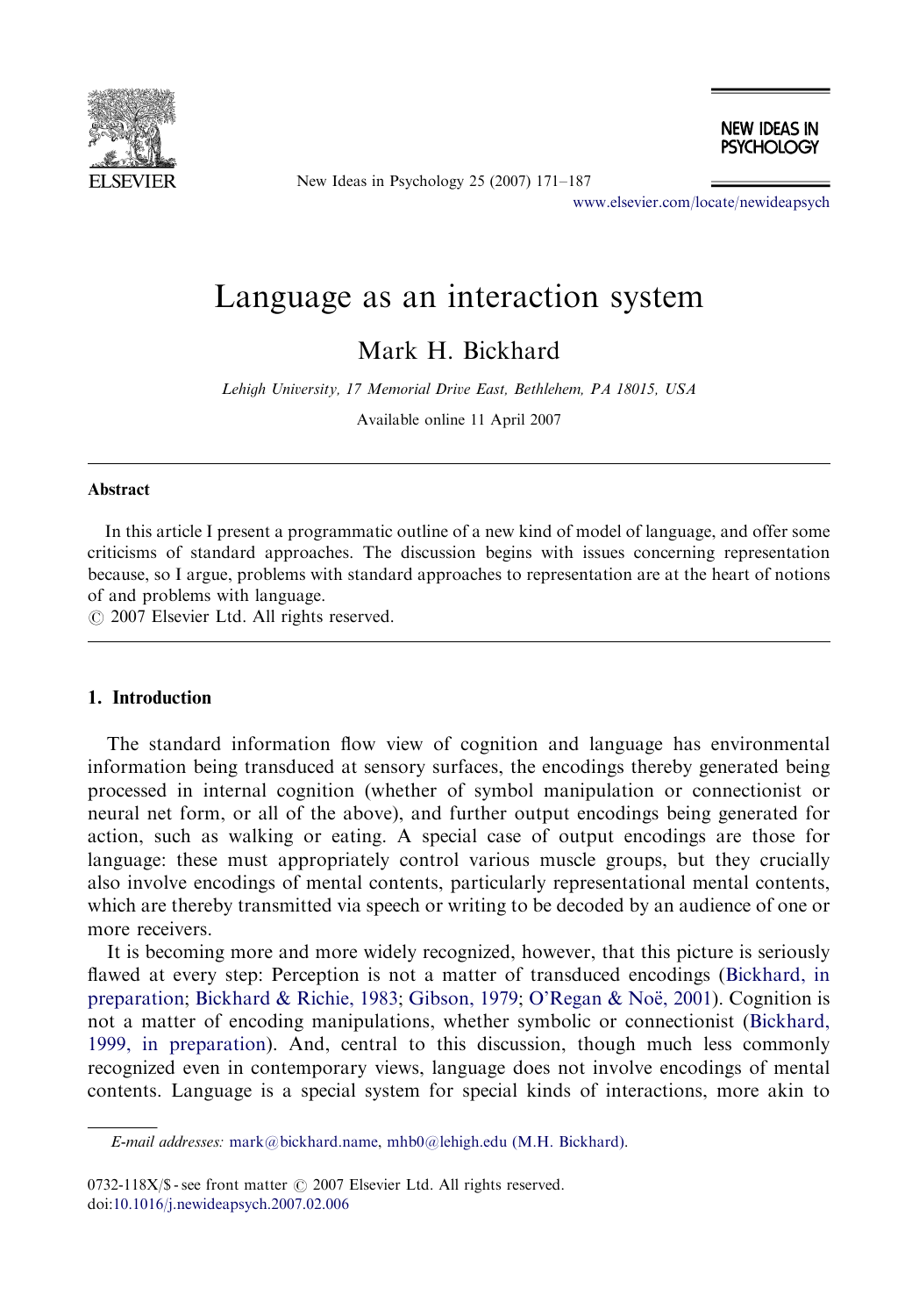interacting with a child's toy block than to broadcasting encoded messages via sound waves. Replace the toy block with other peoples' thoughts—or social realities emergent in organizations of such thoughts—and there arises a first approximation of the model that I will be advocating.

The issues here encompass all of cognition, not just language, but they have particularly strong impacts on models of language. For obvious reasons of space, I will briefly mention a few selected points regarding other cognitive phenomena, but will focus primarily on language. Furthermore, there are both positive and negative aspects to the development of alternatives to standard views: both model construction and critiques of those standard views. Here too I will be selective, focusing primarily (though not exclusively) on outlining the model of language as an interaction system.

## 2. Encodingism critiques

The problems regarding encodings in cognition (and the rest of the world) is not that encodings do not or cannot exist. They clearly do exist, and are quite important, especially in our technological world. The problem is that encodings are derivative forms of representation and cannot serve primary epistemological functions.

In Morse code, for example, "..." encodes "s". That is, "..." stands-in for "s", it borrows its representational content from ''s'': it is a derivative representation. It is useful to have such derivatives for multiple reasons: one is that "..." can be sent over telegraph wires while "s" cannot. "..." succeeds in borrowing its content from "s" because there are users who know about dots and dashes, about letters of the alphabet, and about the Morse coding relation between the two. This manifests the sense in which encodings cannot serve primary epistemological functions: someone must already have the source or basis representation—''s'' in this case—in order for it to be available for being borrowed from. The encoding cannot provide any representational content in itself. It cannot generate representational content. Encodings cannot capture the origin or emergence of representation, yet representation has to have emerged one or many times between the Big Bang and now. $<sup>1</sup>$ </sup>

Morse code is conventional, but nothing in the above points turns on that. Consider, for example, a neutrino count from deep in a mine that encodes properties of fusion processes in the sun. The relationships here are strictly natural, not conventional, but it nevertheless still holds that such an encoding relationship holds only for someone who already knows about, represents, neutrino counts, fusion processes, and the relationships between them.

Such natural cases do not alter the fundamental issues, but they do illustrate how the fundamental issues can become confused: There is a natural ''informational'' relationship between the neutrino counts and the sun's fusion processes, in the sense of ''information'' in which the term refers to strictly natural covariations in phenomena. In this covariational sense, any pair of causally or even non-causally correlated phenomena in the universe carries information about each other. Almost all of such natural ''information'' relationships are not representational relationships. They can serve as encoding

<sup>&</sup>lt;sup>1</sup>Once it is recognized that representation has to have emerged, and, therefore, must be capable of emergence, a new view of ongoing cognition arises as involving a dynamic mental ''froth'' of emerging and (some at least) disappearing representations, rather than the processing of inert representations. This yields a very different conception of cognitive processes ([Bickhard, 2003a\)](#page-15-0).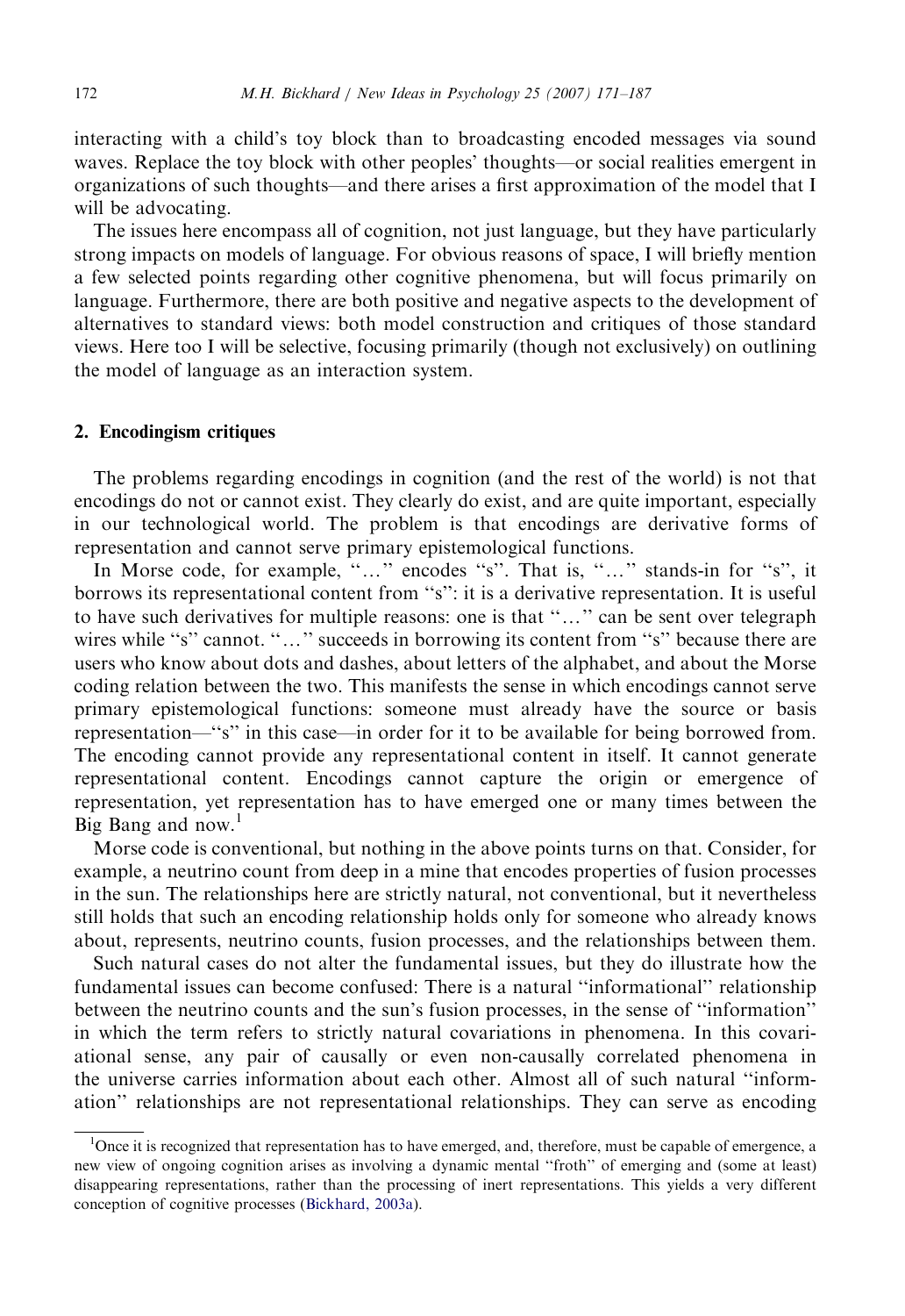representational relationships, however, if—and only if—some epistemic agent knows about the correlation and can make use of it. That is, if and only if someone already has the relevant representations to be borrowed from, and to ground the information-based inferences.

The difference between the natural case and the conventional case is that the relevant covariation, the informational relationship, is conventionally created and constituted in the second case, but none of the epistemological points is altered by this conventionality. From the perspective of someone who does not know about conventionality, in fact, such as a child, they are of the same form.

A confusion often arises, however, because a person attempting to analyze representational phenomena, or to design representational systems, will in general already know the relevant or desired informational relationships, and it becomes easy to attribute the consequent representational relationships to the informational relationships per se. This, in fact, is the standard position in much of the literature ([Bickhard](#page-15-0) & [Terveen, 1995;](#page-15-0) [Morrison, 1997\)](#page-16-0). In some cases, such observer or designer models of representation are recognized as such, but are proposed as all there is to representation ([Bickhard, 2003b;](#page-15-0) [Bickhard & Terveen, 1995\)](#page-15-0).

Insofar as the aim is to model representation in and of and for a system itself, however, such adversion to external observers or designers is not acceptable. If the necessity for such an interpreter of something on one end of an informational relationship is not understood, we get the classic presupposition of the internal homunculus who must be present in order to do the interpretation of otherwise contentless phenomena. In effect, observer or designer models of representation have simply moved the homunculus outside the organism and acknowledged its presence, but they still do not have a model of the homunculus's interpretations and representations—the representations of the designer or observer or user or explainer.

## 2.1. Representational error

I will outline two further, closely related, problems with encoding representations, both focusing on accounting for representational error. Consider the following problem for presumed encoding relationships between mind or organism and world: whatever the special kind of representation constituting relationship is taken to be—whether causal, lawful, structural, or purely informational—it either exists in a particular case or it does not. If it does, then, according to such a model, the representation exists, and it is correct. If the special relationship does not exist, then the representation does not exist. Those are the only two possibilities, but there is a third case that must be modeled: the representation exists but it is incorrect. Such models seem to make representational error impossible.<sup>2</sup>

There has been a minor industry in recent years attempting to address this problem of accounting for representational error ([Cummins, 1996](#page-15-0); [Dretske, 1988](#page-15-0); [Fodor, 1990, 1991,](#page-15-0) [1998](#page-15-0); [Millikan, 1984, 1993](#page-16-0)), but they all purport to do so only from the perspective of an external observer of the system or organism. That is, even if they succeeded in accounting for representational error on their own terms (which is itself highly contestable: [Bickhard,](#page-15-0) [2003b\)](#page-15-0), they invariably make use of an external observer who is in a position to evaluate

<sup>2</sup> Such issues of representational error, as well as of representing falsehoods and things that do not exist, have been vexing since the pre-Socratics [\(Campbell, 1992\)](#page-15-0), and are still with us.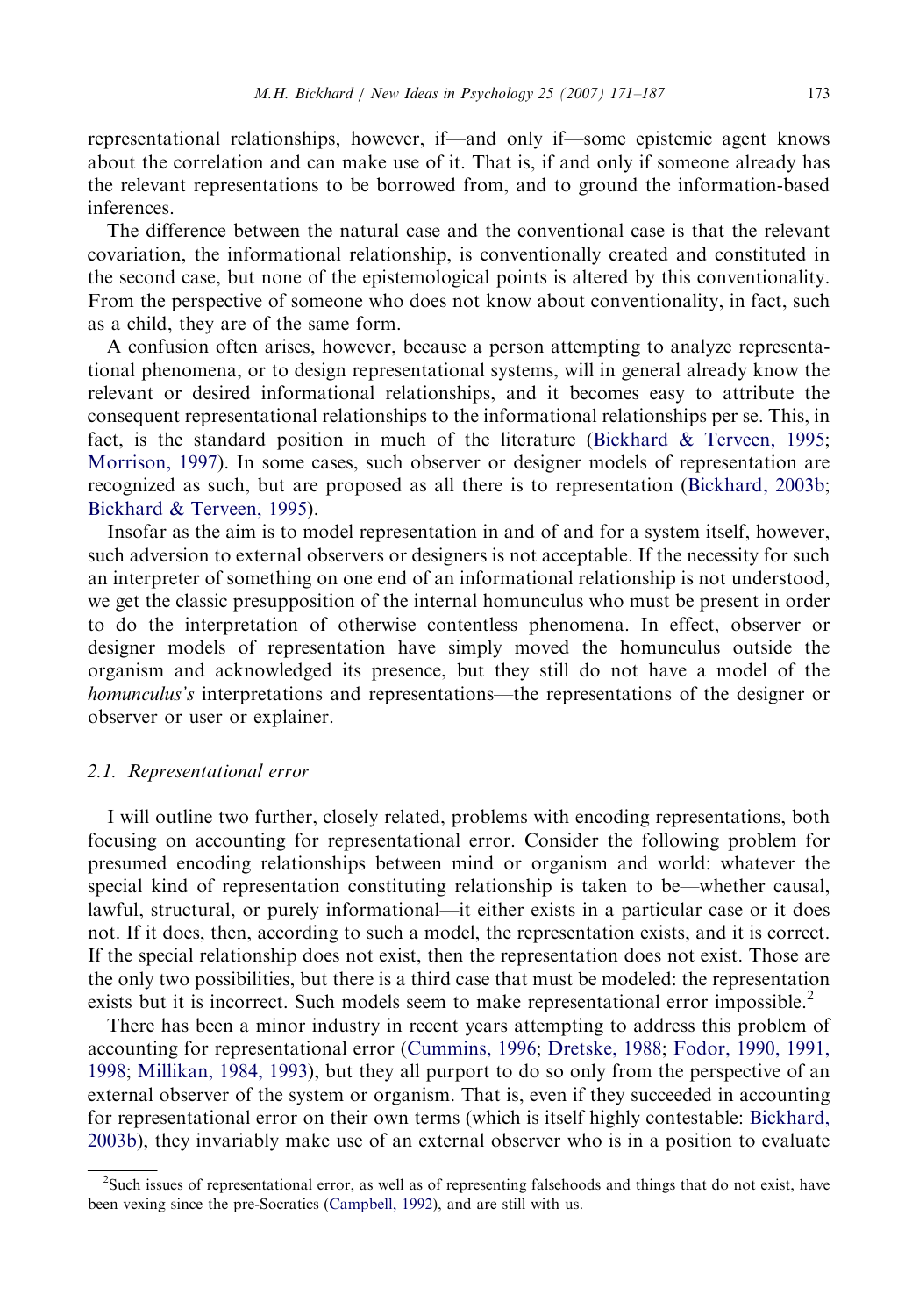the conditions and relationships between the organism and its environment to determine whether or not an organism representation is in error.

The inadequacy of any such approach is highlighted by a strengthening of the problem of error: make the organism its own homunculus, and, therefore, its own detector of error. That is, the problem is not only to model the possibility of representational error per se, it is also to model the possibility of *system or organism detectable* representational error.

Lest this be dismissed as an irrelevant or unimportant side issue, note that without system detectable error, error-guided behavior and error-guided learning cannot occur. We know that such error guidance does occur, at least some times in some species, so any model that cannot account for it is thereby refuted. It is of interest, as well as revealing, that no model in the literature, with one exception, even addresses the problem of system detectable representational error.

# 2.2. Epistemic boundaries

This has been but a sampling of problems with encoding models of representation, but I will for current purposes take it as established that encodingisms do not work. One special consequence of this is that encodings cannot cross epistemic boundaries, and that consequence will be important in the following discussion.

Because encodings must borrow their representational content, they must borrow it from representations that already exist and representations that are already available. This criterion of availability is my focus right now. Availability refers to the condition in which the representation to be borrowed from is accessible by an epistemic agent in the same manner as is the encoding representation to be established. In one sense, this is a functional condition: both the source and the encoding must be equivalently functionally accessible. If they are not, then there is no way in which the functional stand-in relationship can be established. So, in the external world, we can in principle set up almost anything as encoding almost anything else. Both are accessible via being represented in one or more individuals' minds, and the stand-in relationship can be either discovered or stipulated. Similarly, but not identically, phenomena internal to a system or a brain can, in principle, be functionally set up to serve as functional stand-ins for other phenomena that are also internal to that system or brain.<sup>3</sup>

The crucial point here, however, is that an internal encoding cannot be directly set up as a stand-in for or borrower from an external property or phenomena. The internal encoding-to-be is a functional matter and is functionally accessible, while the external property is accessible only via being represented. It might be in principle possible to internally represent the external property and then set up an internal functional stand-in for the internal representation, but this assumes that the initial representational relationship already exists. In particular, the stand-in relationship cannot itself constitute a direct representational relationship from the mind into the world. Encodings cannot cross epistemic boundaries. Perception cannot be a matter of (transduced) encodings.

Equivalently, it is not possible for an external encoding-to-be, whether in the physical environment or in someone else's mind, to be set up as a direct encoding of the contents of

<sup>&</sup>lt;sup>3</sup>This differs from the external case in that the external cases are accessed via representations, while internal cases can be functionally accessed without having to represent them. Access via representation is not a necessity internally.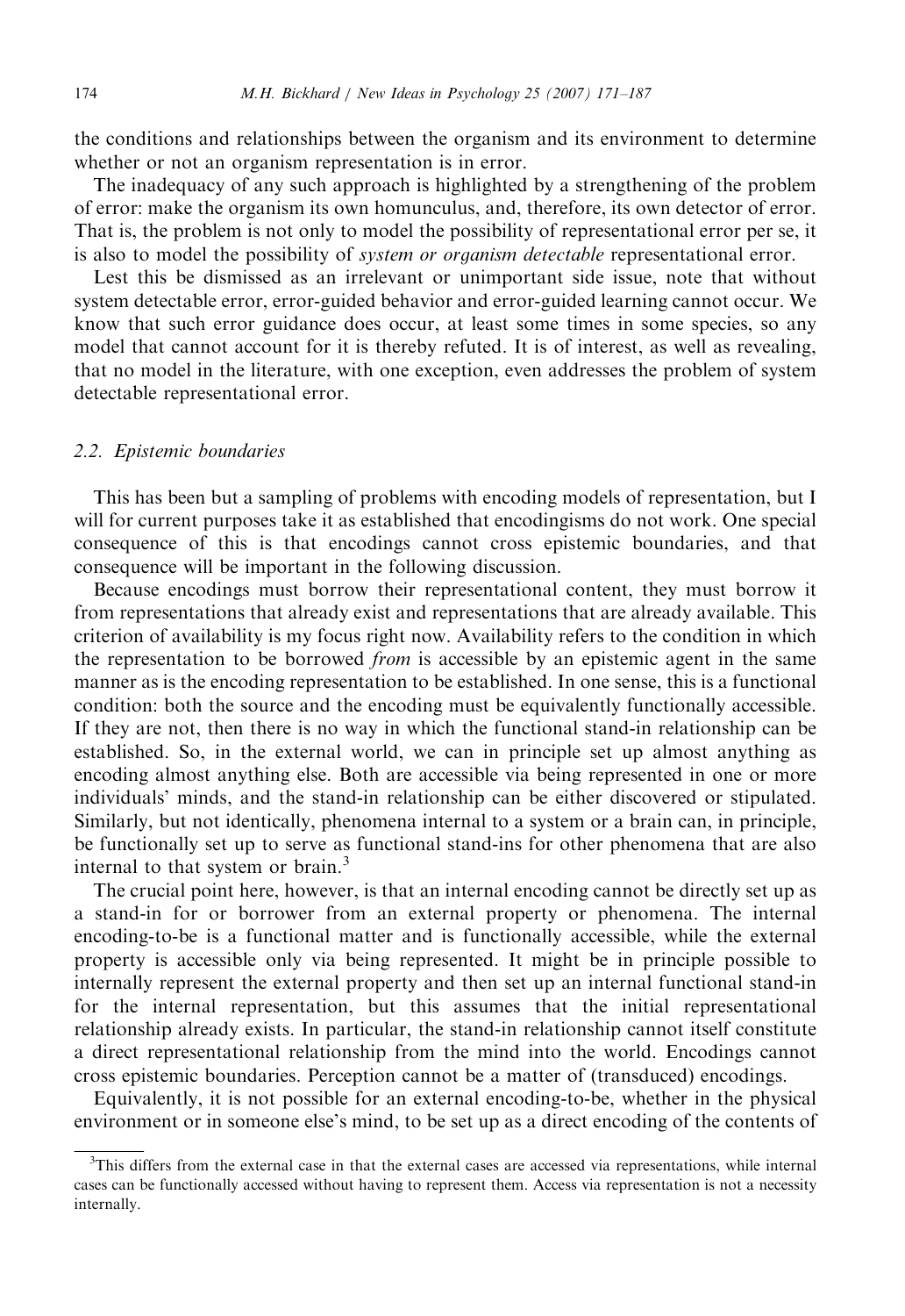a particular person's mind. Encodings cannot cross the boundaries of epistemic systems or domains. They can only occur within a given epistemic system or domain.

Therefore, not only can perception not be a matter of sensory encodings, language cannot be a matter of transmitting encoded mental contents.

#### 3. Language and interaction

If not the encoding, transmission, and decoding of mental contents, what could language be? Instead of the information flow model of cognition, including perception and language—in which all cognition is rendered in terms of encodings—the proposal here is that all cognitive phenomena are phenomena of organizations of kinds of interaction. All cognition (and all psychological phenomena more generally) are modeled in terms of interactive processes and systems.<sup>4</sup>

Such a view immediately raises the question of what makes language interactions different and special, distinct from other kinds of interacting? One initially attractive answer might be that language interactions interact with audience's minds, changing organizations of representations, goals, strategies, and so on. I argue that this is in part correct, but that minds cannot be the proximate locus of interaction: utterances do interact with audience's minds, but they also transform the social realities that those audiences constitute. They alter what is taken as commonly understood. They induce changes from one social situation to another—from a gathering of people to a lecture situation, for example. They change frameworks within which, for example, pronouns are resolved.

Many properties of language derive from its functions for interacting with social realities, and elsewhere I develop a model of such social ontologies (which have consequences far beyond those for language per  $se^5$ ) ([Bickhard, 1980, 2004, in](#page-15-0) [preparation](#page-15-0)).<sup>6</sup> For current purposes, however, a construal of utterances as interactions with the minds of an audience is a sufficient first approximation. It turns out that this single shift from utterances as transmitted encodings to utterances as (inter)actions suffices to significantly re-organize the landscape within which language might be understood.

<sup>&</sup>lt;sup>4</sup>In this respect, the general interactive model is much more akin to the pragmatics of Peirce or Piaget (though also with deep differences) than it is to the signet-ring-pressed-into-wax transductions of the encoding tradition extending from Aristotle to Fodor.

<sup>&</sup>lt;sup>5</sup>Models of social ontology have important consequences not only for language but also for modeling social and cultural processes and organizations more generally, for the social development of children, for the development of persons, and so on ([Bickhard, 2004\)](#page-15-0). The model developed within the general interactivist framework takes social ontology to be constituted as conventions about social situations: situation conventions [\(Bickhard, 1980,](#page-15-0)  $2004$ ).

<sup>&</sup>lt;sup>6</sup>Elsewhere, I argue that one of the central cognitive capacities underlying human language capabilities is the ability to keep track of potentially complex trajectories of changes in social situation conventions [\(Bickhard, 1992,](#page-15-0) [in preparation\)](#page-15-0). Such trajectories are ''hidden'' in the sense that the situation conventions are not directly perceptually accessible, but must be tracked from the constraints and transformations of various utterances and other communications in an ongoing manner. This is similar to the sense in which Piagetian object permanence involves being able to track hidden motions of objects, except that situation conventions are never perceptually accessible.

Port (personal communication) points out that there is a trade-off between efficiency in the formal generation of strings from some base set of atoms, and memory for perhaps large sets of multiple and diverse dynamic possibilities. Formal approaches assume that psychological processes partake of such atomistic ''efficiency'' (which, of course, among other problems, raises the issue of where the atoms come from, and how any structure like that could have evolved), while the authors in this special issue all make use of the powerful resources of real human memory.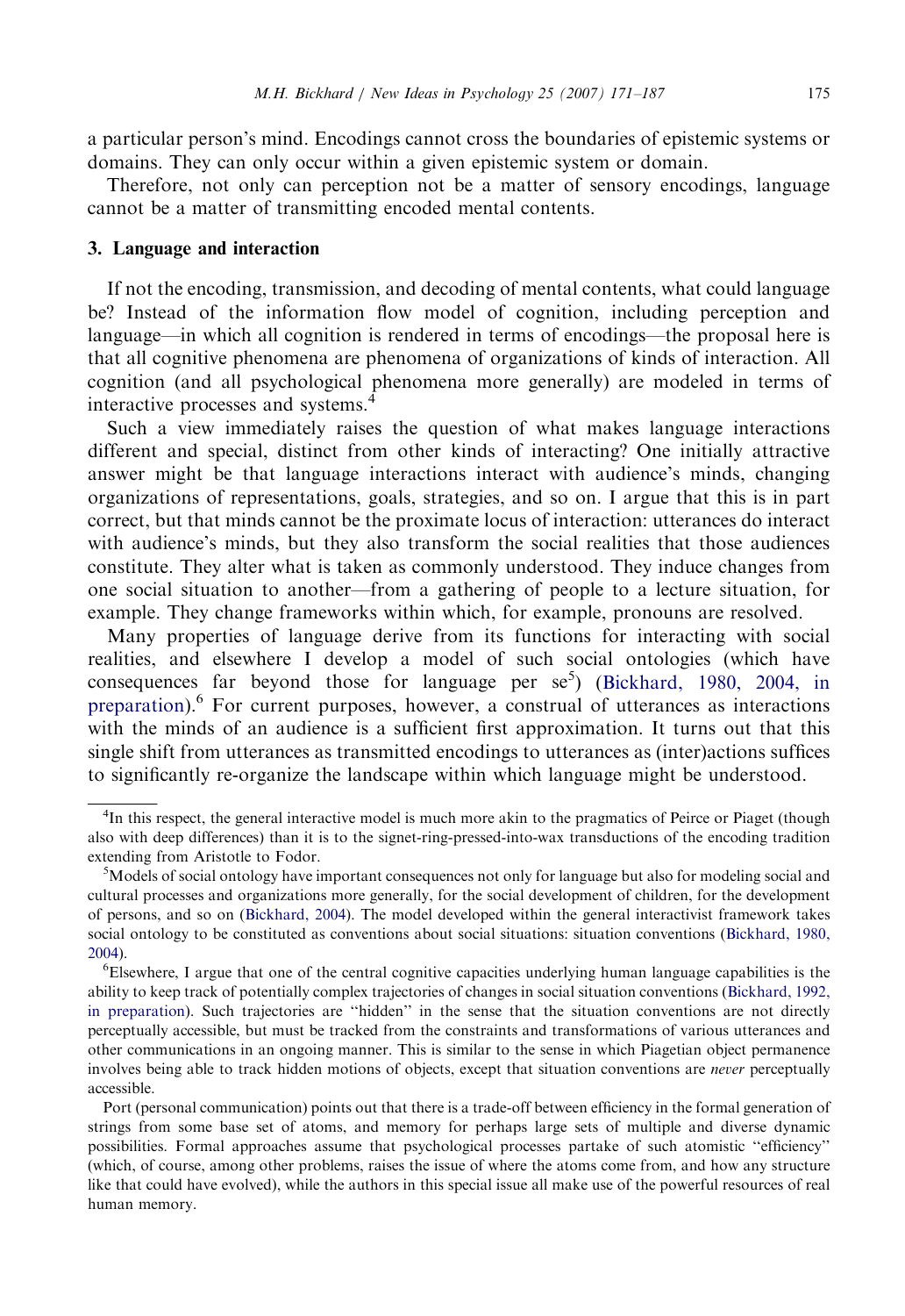## 4. Properties of language

Recognizing utterances as interactions requires taking into account several further considerations. First, interactions interact with something(s), and, to be successful, those interactions must be appropriately configured in relationship to the object(s) of interaction. A hand must be adjusted to what is being held. This holds, as mentioned, for the social ontologies that constitute the proximate object of language interaction, and for the mental processes and organizations that jointly realize those social ontologies.

Second, interactions are with phenomena that exist prior to the interaction, and that may or may not be changed by that interaction. Utterances, therefore, transform social and mental realities.

Third, not only must the nature of the social and mental realities be taken into account, so also must the differences between such realities per se and interactions with such realities. Interactions with Xs are not in general of the same ontological kind as are Xs themselves. Functions on the integers are not themselves integers.

## 4.1. Context sensitivity

One of the clear implications of these points is that language is inherently context sensitive. The results of an utterance depend not only on the properties of the utterance per se but also on the situation in which the utterance is produced. In some cases, there is a relative invariance across possible such situations, in which the context sensitivity is not manifest. In fact, one function of sophisticated communication, especially written communication, is to succeed in a desired communicative result across ranges of possible audiences, and, thus, of possible contexts. That is, one function of sophisticated communication is to *reduce* context sensitivity. When this theme is taken to its asymptotic limit, the ideal becomes one in which there is no context sensitivity, even in principle, in which the same result or consequence is achieved no matter what the context is. This is the language equivalent of a constant function: the same result no matter what the argument. If reference is the focus of concern, and this limit case is taken as inherent in language, then we have the classic ideal of the Name as the model for language: every word has some appropriate entity or property as its encoded meaning.

Note, however, that even if we have a constant function, on the integers say, there is still a difference between the function and its result (not to mention its arguments). For language, even if some mental representation of a particular (kind of) entity or property is invariably achieved by using some word, there is still a fundamental ontological and dynamic difference between the utterance that results in that representation and the representation itself. Or, at the level of a full utterance, even if an utterance were invariably to result in a representation of a particular state of affairs, the utterance and that representation are nevertheless ontologically and dynamically different.

## 4.2. Language is not representational

In this model of the dynamics of language, it is the utterance that results in a representation that has a truth value. Similarly, it is an utterance or some part of an utterance that results in a reference to something, in a representation of that something. But the utterances, and the parts of utterances, are not themselves representations: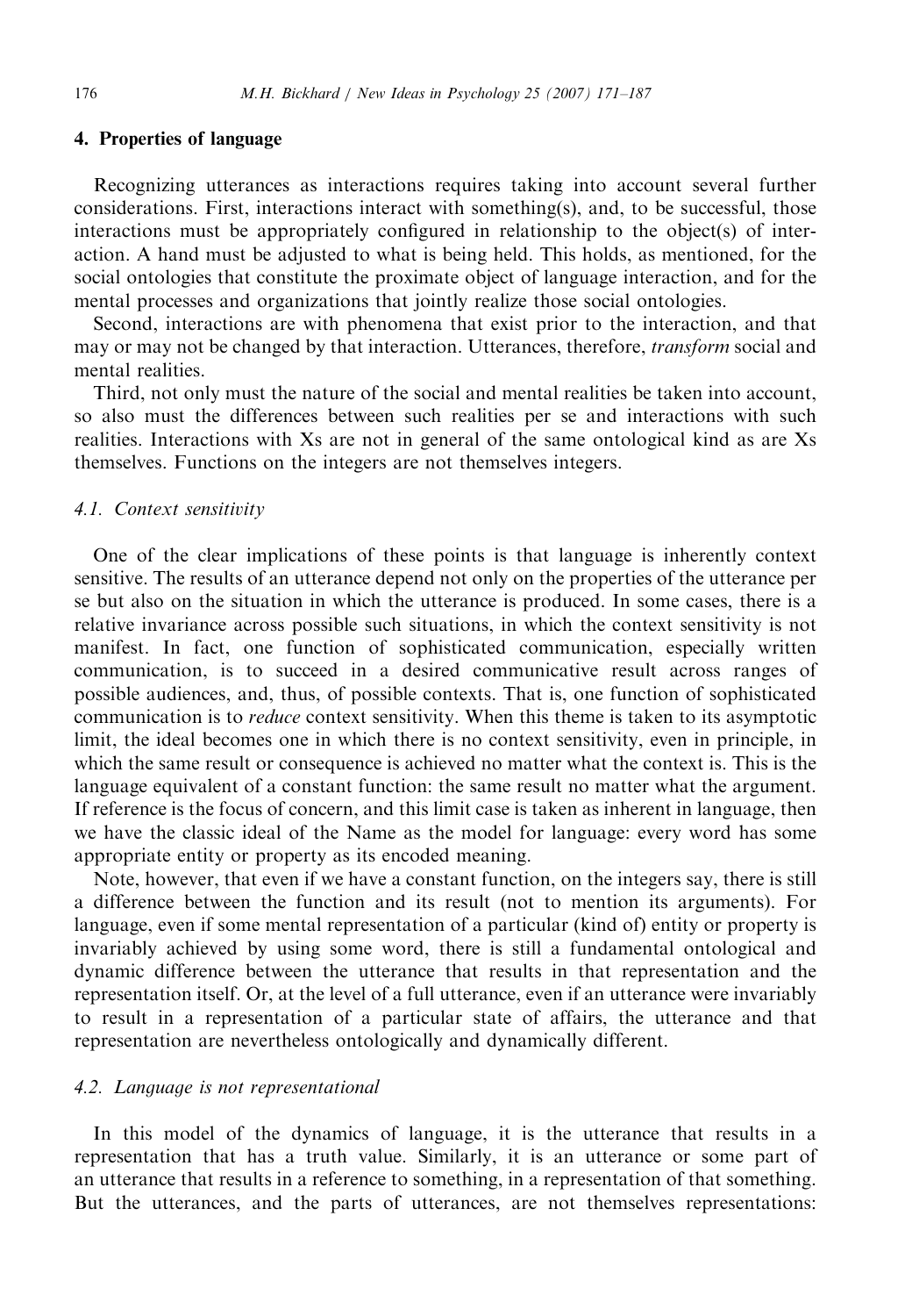utterances and parts of utterances result in representations with truth value and representations that accomplish reference, they are (ontologically) neither directly. Using utterances to generate representations with truth value and that refer are accomplishments of language use, but language is not a directly representational kind of phenomenon.

## 4.3. Using context sensitivities

Of course, the ideal Naming relationship not only does not hold for any of language, there are other equally powerful aspects of language and language development that move in quite opposite directions. Child language is highly context dependent, and, as mentioned, one of the directions of language learning and sophisticating is coming to be able to address broader and broader audiences—to reduce context dependencies. But another direction is to become more and more skilled at making use of contexts, in conversation, discussions, arguments, meetings, community-addressed communications, and so on. That is, one of the directions is to increase the ability to deploy and exploit the natural context sensitivities of language, both those within language itself and those between language and its broader situated contexts.

In some cases, this can create a double context sensitivity, which, nevertheless, we have no difficulty in either producing or understanding. Partee's classic sentence, for example ''The man who gave his paycheck to his wife was wiser than the man who gave it to his mistress.'' [\(Partee, 1972](#page-16-0)) involves such a double sensitivity. ''his paycheck'' context sensitively creates a representation of someone's paycheck. In the given context, it is of the first man's paycheck. Later in the sentence, ''it'' context sensitively evokes a preceding-in-the-context generator of a representation. In this context, it evokes ''his paycheck'', which is itself already context sensitive. In the second context, ''it'' evokes ''his paycheck'', which, in that second context, generates a representation of the second man's paycheck. The pronoun here is not co-referential with its antecedent because the antecedent is already context dependent, and the pronoun is in a relevantly different context.

The myth of the Name arises from ignoring the context sensitivities of processes of differentiation—thereby assuming that all differentiations are of (representations of) unit sets, and ignoring the difference between a unit set and its single element (and the relevant representations thereof). The myth of the Name assumes successful unique differentiation and then takes the element differentiated as constituting the semantics of the relevant (sub)utterance. We construe our world, however, not in terms of names with strings attached to that which they name, but with patterns of multifarious differentiations and relationships among the partitions that the differentiations induce ([Bickhard, 1980;](#page-15-0) [Bickhard & Campbell, 1992\)](#page-15-0).

## 4.4. Accomplishing reference

Reference, then, is an aim and accomplishment of some language, one that may or may not be achieved, and one that can use multiple tools, even those that seem in some literal sense to be formally ''inappropriate'': In a restaurant: ''The roast beef at table three needs water." (for extensive discussions of this and many other examples, see, e.g., [Fauconnier,](#page-15-0) [1985](#page-15-0); [Nunberg, 1979a, b\)](#page-16-0). Furthermore, representation, and reference, need not even aim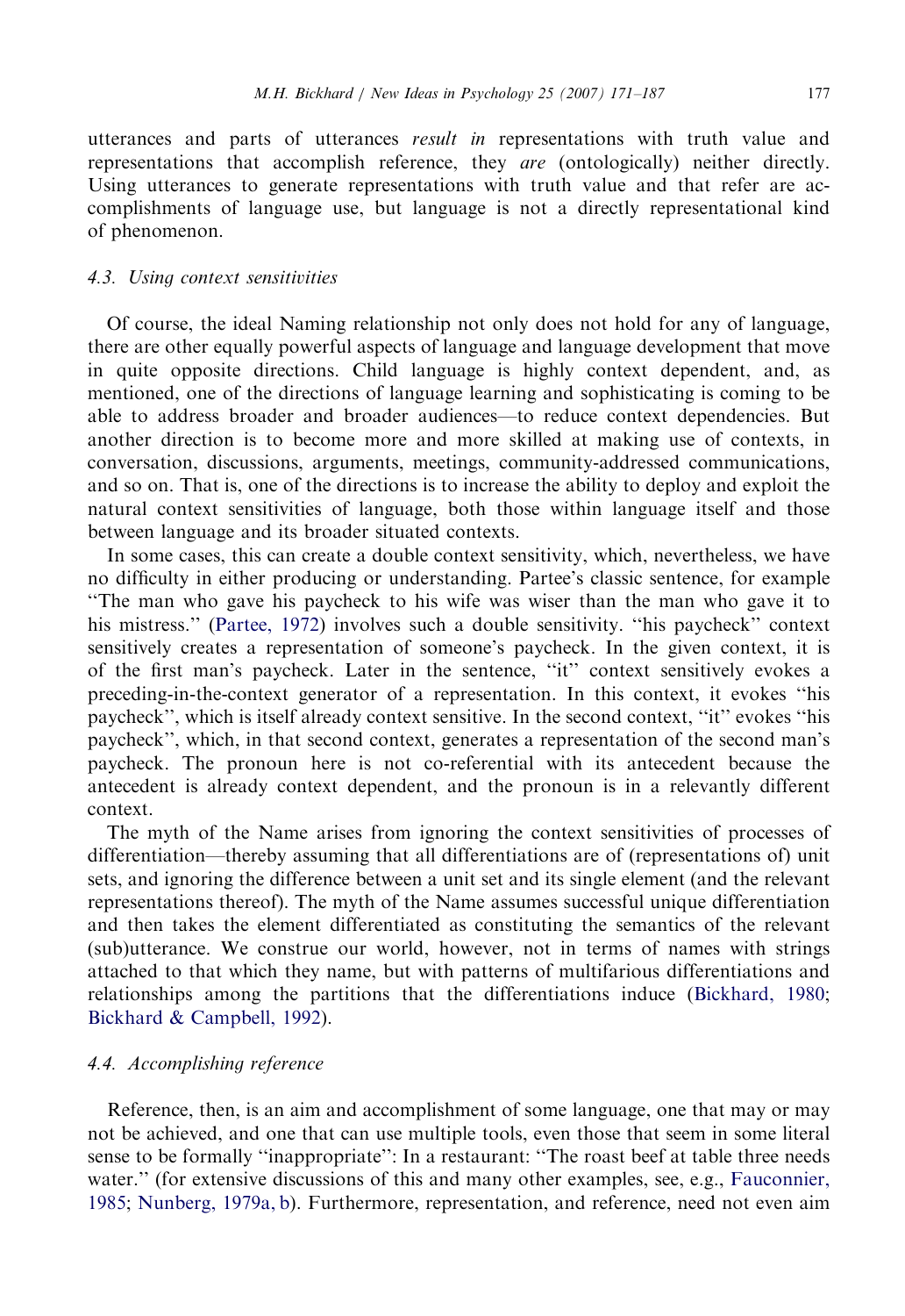at differentiating a single unique entity, nor is it necessary that evocations of the same differentiations involve presumptions of or aims at co-referentiality:

#### Contrast:

John lost a black pen yesterday and Bill found it today.

#### With:

 $My$  home was once in Maryland, but now it's in Los Angeles. John thinks *my home* is in Maryland, but Bill thinks *it's* in Los Angeles. We need *a secretary* and we need *her* soon. John could not catch  $\alpha$  fish if it jumped into his lap. ([Partee, 1972\)](#page-16-0)

''Particulars''-based models of language, and of cognition, have difficulties handling such phenomena; context-sensitive differentiation-based models do not. We do not in general, and certainly need not, have any particular house in mind when we would like to buy one, nor any particular fish in order to like to catch one. Similarly, it does not make sense to inquire whether or not the dagger in one novel is the same as the dagger in a second novel, unless the novels themselves make such a connection (Bickhard,  $2003c$ ).<sup>7</sup>

Context-sensitive differentiation is inherent in all of language. It is not limited to functions from context into encoded content for restricted kinds of language such as demonstratives and indexicals [\(Almog, Perry,](#page-15-0) [& Wettstein, 1989;](#page-15-0) [Kaplan, 1979\)](#page-16-0). There is no directly encoded content anywhere in this model, either in cognition or in language.

## 4.5. Semantic externalism

One source of this point being obscured is that, in general, we would like for our language and our representations to be transparent; we would like to think and talk about the world, not about our thinking or our talking. There are important exceptions, of course, but, nevertheless, thinking and talking about the world is the fundamental functional nature of these phenomena. Insofar as semantics is taken as being constituted by what we want to do with (representation and) language, and what we in fact much of the time seem to be able to do, then some sort of externalist semantics (in this sense) is appropriate. Externalist semantics attempts to capture what our most common kinds of aims are in using language. It attempts to do so, however, by overlooking the actual psychological and social dynamics by which such accomplishments are achieved, and shifting to an impossible encoding model of how words and utterances function. This kind of model encounters failure for many reasons, among which are the ubiquitous context sensitivities of language and cognition. But the lure of taking the sense in which an external symbol or map or picture can encode some other external entity or property (overlooking that, we must represent *all* of this for the encoding relationship to exist) to be the sense in which cognition represents the world—it encodes it—is enormously powerful. And, within

<sup>&</sup>lt;sup>7</sup>There are additional consequences: one is that there is no difficulty in this model to account for the representation of, or reference to, or statement of, non-existents and falsehoods. Nor fictions, hypotheticals, and so on [\(Bickhard, 2003c](#page-15-0)). It is, however, difficult to set up an encoding relationship with something that does not exist [\(Campbell, 1992](#page-15-0); [Hylton, 1990](#page-16-0)).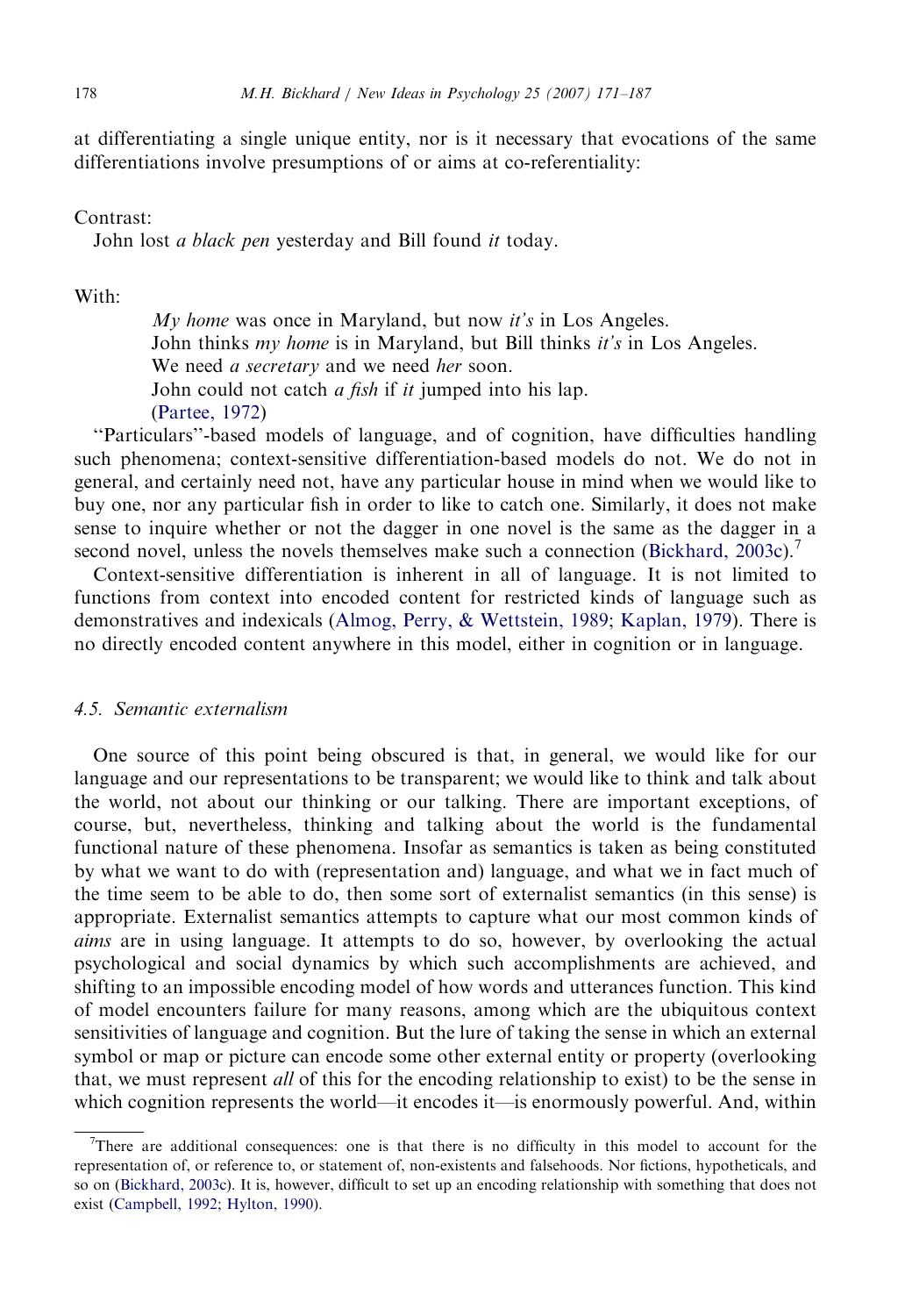this view, it is a direct next step to assume that language is one further level of encoding. Encodings, of course, are transitive—if  $X$  borrows its content from  $Y$ , and  $Y$  borrows its content from Z, then X borrows its content from Z—so cognition and language are equivalently representational, in this view. Externalist semantics, however, are *not* parts or aspects of what words and sentences are. Instead, such external foci are parts and aspects of what we sometimes use language to do.

## 5. Syntax, semantics, pragmatics

One of the interesting consequences of these points is that the standard way of dividing the domain of language into syntax, semantics, and pragmatics cannot be maintained within this model of language. Syntax is supposed to be the study of well-formedness conditions, generally presumed to be formal in nature, for strings of possible encodings of mental contents. Semantics, in this view, is concerned with the encoding rules, commonly assimilated to some form of externalist semantics. Among other aspects of this view is the notion that declarative sentences, at least, involve encodings of truth conditions about the world. And pragmatics addresses the kinds of uses to which such well-formed strings of encodings can be put.

But if utterances are interactions with social and mental realities, then these categorizations of language phenomena are disrupted. Truth conditions and truth values, for example, are not properties of sentences or utterances, but of what utterances can be used to create. Representational intentionality, then, inheres not in the ''semantics'' of language but in ''pragmatic'' consequences and aims of using language. It still makes sense to consider the interactive power of sentence forms, but those will be more akin to the functional power of constructions within recursive function theory (for example) than to encodings with truth value. The properties that are normally gathered into ''semantics'' and into ''pragmatics'', then, are distributed differently: some semantic properties are instead properties of the use of language, and some pragmatic properties—the sorts of things that can be done with words—become the fundamental linguistic power of words and sentences as interactions. The distinction between semantics and pragmatics cannot be made in any standard way.

Frege captured part of this point when he imported mathematical concepts such as of operators into his model of language. Operators are transformative interactions: e.g., quantifiers operate on predicates. But he did not give up the basic encoding intuitions, and ended up with a rather awkward hybrid of interactive transformational conceptions with classic Naming intuitions. The shift to an operator perspective was a major step away from encoding notions—which had had aporetic difficulties for centuries in attempting to characterize what ''nothing'', for example, represented—but it did not abandon encodings as a model of language, and contemporary work is still caught in some version of the same kind of hybrid.

If anything like the interactive model of language is correct, then the syntax, semantics, pragmatics framework is based on false encoding assumptions. Whether or not the interactive model is correct, however, its mere conceptual possibility demonstrates that the syntax, semantics, pragmatics distinctions are not theory-neutral divisions of the subject matter. They make sense only from within an encoding view of language. Even if the interactive model is rejected, its very conceptual possibility demonstrates that the layout of issues as syntax, semantics, and pragmatics is a theory dependent view.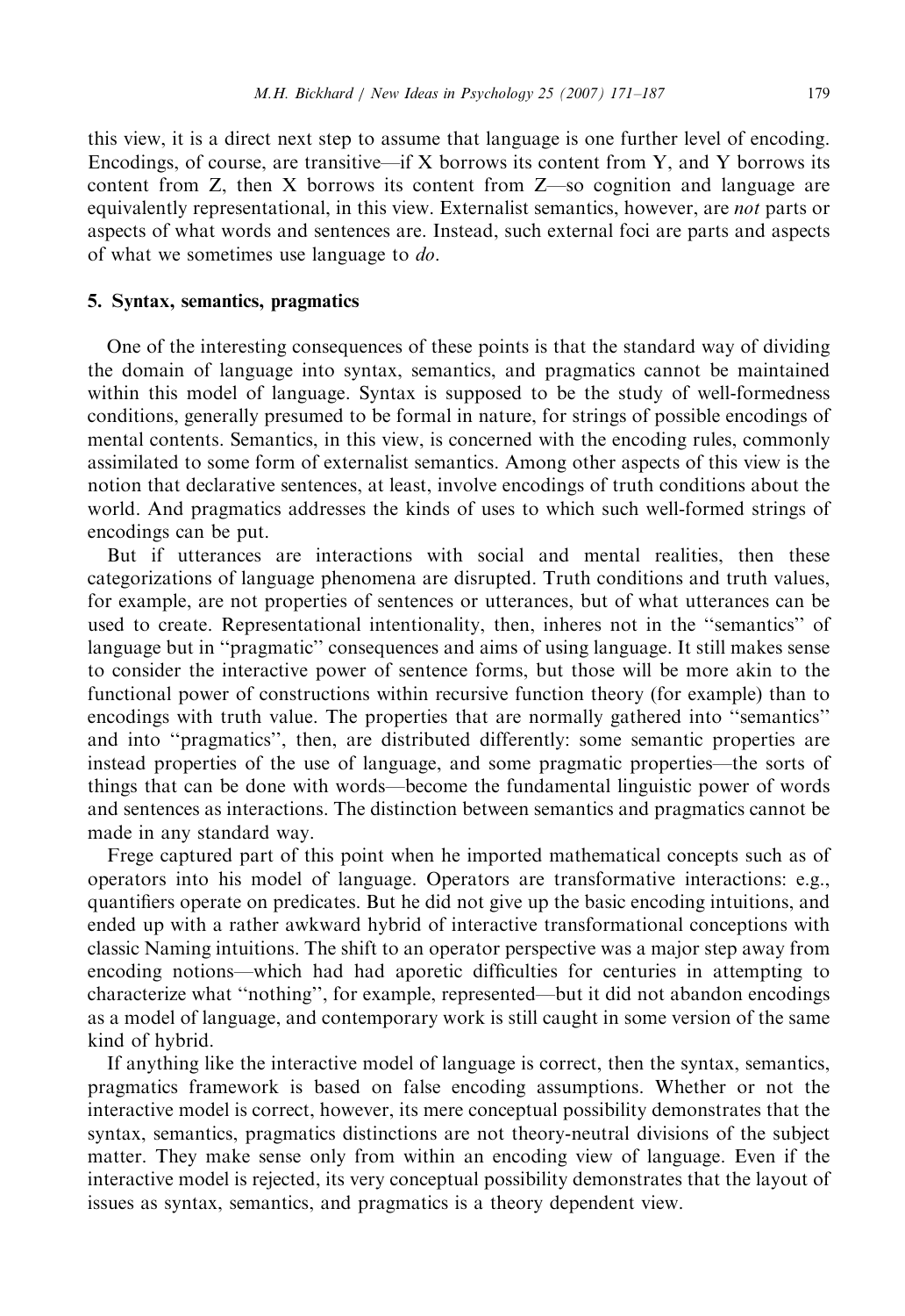## 5.1. What about syntax?

I have to this point focused on semantics and pragmatics, but the general moral holds for syntax as well. Encodings can be relatively arbitrary, and so impose very weak constraints on how well-formed encodings could be constructed out of some base set of atomic encodings. Consequently, syntax as concerned with well formedness and semantics as concerned with encodings seem to be cleanly separable, and syntactic well formedness can be rendered in a purely formal manner, leaving out issues of meaning.

This pure conception of syntax, of course, has become rather strained as more and more functional and semantic issues and constraints have been built into the supposedly ''formal'' syntactic rules, but the underlying basis for assuming that any such separation can be made is undercut in an interactive view of language. In particular, if sentences are constructions of interactive types of operators out of a (large) basic class of operators, then the functional constraints imposed on which kinds of operators can combine with which other types of operators under what conditions—partially akin to categorial grammars, but in which the categories are operator types [\(Bickhard](#page-15-0) [& Campbell, 1992](#page-15-0))—can impose strong constraints on what will produce a well defined, functional interaction in a current situation.

Functional grammars are well developed and generally convergent with this point, except that they universally reserve a representational function for language, to be realized in some form of encoded propositional representation [\(Bickhard, 1980](#page-15-0)). When the additional functions involved in interacting with social and mental phenomena are recognized, and with representation reserved for what utterances operate on and create, the constraints become universal and open up the possibility that syntax is not fundamentally arbitrary ([Bickhard, 1995](#page-15-0)). In any case, utterances as operators ubiquitously force concerns with well formedness to address functional well formedness in a broad interactive sense, not just formal, and therefore arbitrary, well formedness.

## 5.2. Universal grammar and the poverty of the stimulus argument

For example, suppose (as is likely the case) that mental representation is constituted in vast organizations of functional relations [\(Bickhard, 1980;](#page-15-0) [Bickhard & Campbell, 1992](#page-15-0)). Furthermore, there are no encoded naming relationships that inherently reference any part of any individual's cognitive organization. How could an interaction accomplish any kind of transformation of such an organization?

As a first decomposition of the task, some location within such a relational organization would have to be differentiated as a locus for change, and then some kind of change constituted in the elimination or creation of the same kinds of relations that make up the overall organization—would have to be specified. That is, to change a non-named relational organization requires a differentiation between the task of specifying a logical subject and that of specifying a logical predicate. The task breaks into two parts that form a structure akin to a classical proposition. But the underlying cognitive organization is not that of propositions. The simple possibility of this point already renders Fodor's argument that cognition must have propositional organization because language does invalid. This is a counterexample.

Furthermore, if we consider how such subtasks could be accomplished, we encounter further powerful functional constraints. Differentiating a locus for change, for example,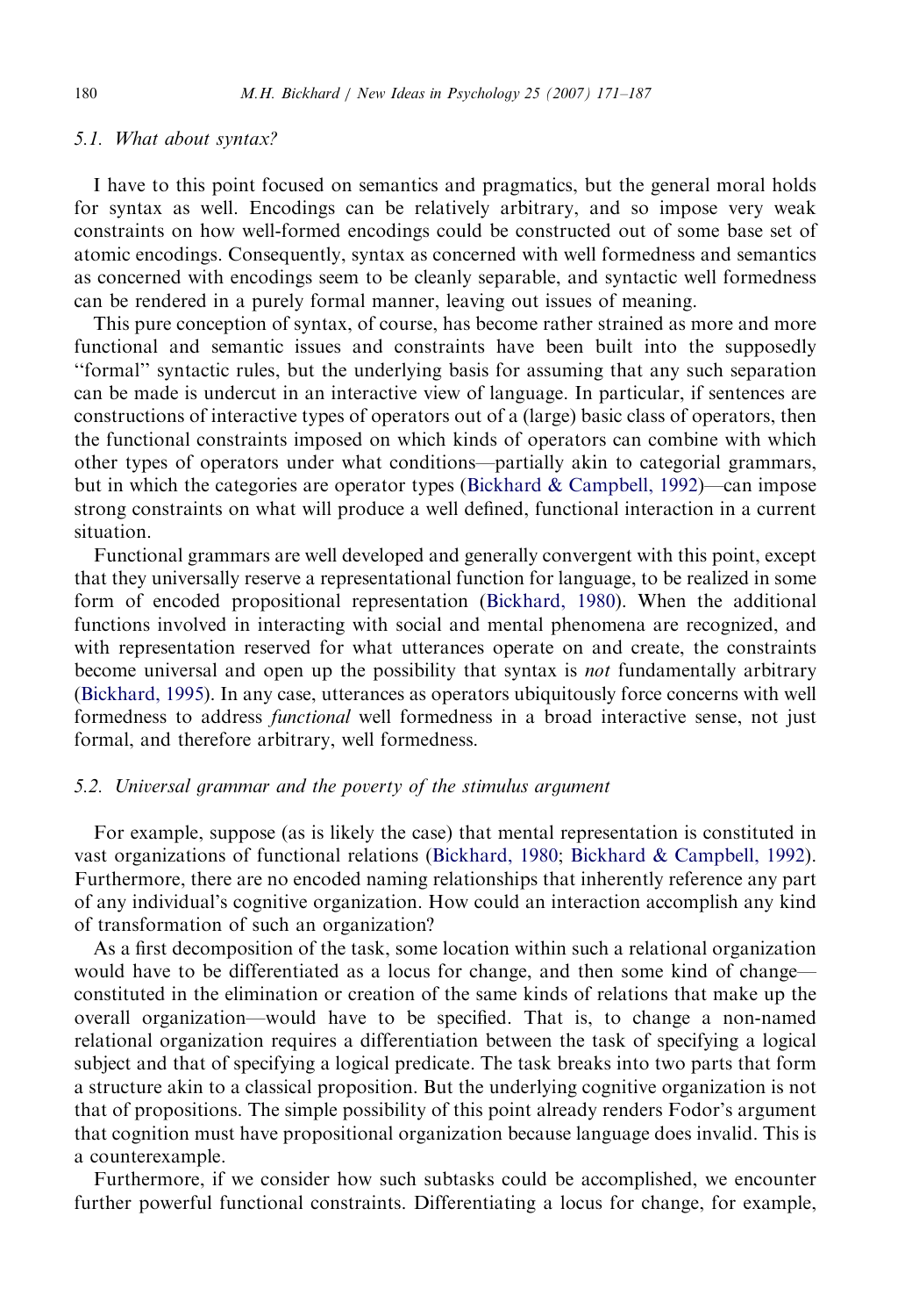could involve tracing a path through the relational organization by invoking relevant types of relations at each point, with each such invocation indicating a next step in the path. Something like such trajectory tracing is necessary because there are no names for any locations in the overall relational organization. In general, these constraints will be various kinds of locality constraints: constraints that arise from the necessity for the relevant relation being invoked to be recoverable from the utterance and situation within a local domain of relations around the current focus.

Elsewhere I have shown how these considerations can yield a version of Universal Grammar [\(Bickhard, 1995\)](#page-15-0). That is, I have shown how strictly functional considerations can be shown to yield a supposedly arbitrary grammatical framework. I will not rehearse this derivation here for two reasons: The first is simply space, but the second is the more important reason—the version of UG that I derive is that of [Koster \(1987\)](#page-16-0), and it may be that (so it might be claimed) I characterize Koster incorrectly, and/or that Koster has not really captured UG, but the most important consequence of the derivation of UG would remain even if both these challenges were correct. The most important point is that the very possibility of a functional derivation of Universal Grammar invalidates Chomsky's poverty of the stimulus argument, and, thus, the ground for Chomsky's metatheory of language.

## 5.2.1. The poverty of the stimulus argument

The large-scale architecture of the poverty of the stimulus argument is that of an argument by elimination: it assumes an exhaustive set of possibilities, eliminates all but one of them, and concludes the remaining possibility. In this case, there are only two possibilities considered, so only one has to be eliminated.

The argument begins by assuming that syntax is a formal matter, and, thus, that issues of semantics and pragmatics are not relevant to syntactic learning. Given that assumption, the language learner is faced with an unbounded space of mathematically possible formal grammars, with the purported consequence that no finite amount of experience could suffice to specify any single grammar. $\delta$  Therefore, it is concluded there must be strong constraints on the space of grammars that are relevant in language learning for such learning to be possible at all.

Already there is a circularity in the argument. The assumption is that language acquisition requires the learning of the syntax of strings of abstract formal symbols. Such an assumption of the nature and boundaries of kinds of system activities is an assumption about what constitutes unitary phenomena in the processes of the system. It constitutes an assumption about how the activities of the system are structured—in this case, that syntax processing is autonomous relative to other kinds of activities. In contrast, if language is, for example, a fundamentally social communicative activity, and syntax is emergent in various and multifarious functional constraints on that activity, then syntax is not autonomous. The simple logical possibility of such a communicational nature of language suffices to show that the assumption of the autonomy of syntax is not logically forced: it is an ungrounded assumption of the manner in which the language-learning task is defined as the learning of the grammar of an unbounded set of formal symbol strings. The characterization of the language-learning task in terms of grammars of formal strings, then, already presupposes the autonomy of syntax conclusion that Chomsky wishes to

<sup>&</sup>lt;sup>8</sup>This could depend on the internal structure of that space of possibilities, not just on its unboundedness.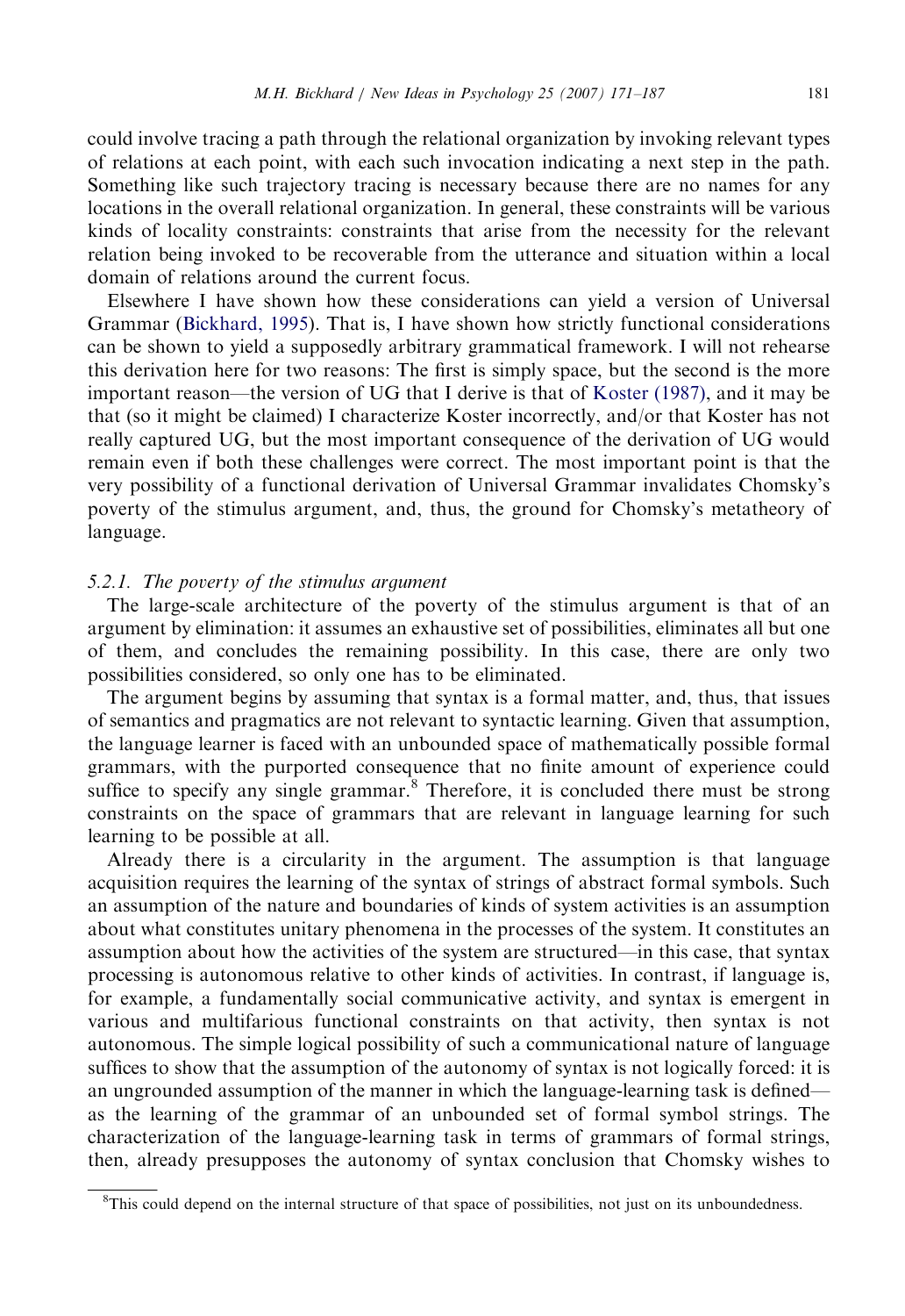reach in the poverty of the stimulus argument. He defines the task in a way that presupposes the conclusion he will reach: circularity.

Beginning with this circular assumption of the autonomy of syntax, the problem of learning some particular grammar within the unbounded space of mathematically possible formal string grammars emerges, and therefore the problem of how language acquisition is possible at all. Some further constraints on the space of possible grammars are necessary (given the autonomy assumption). At this point, the further assumption is made that these necessary constraints either derive from the environment or are innate, and the argument proceeds to eliminate the environment as a possibility.<sup>9</sup> These sub-arguments to eliminate the environment as a sufficient source of constraint purport to address possibilities such as learning, imitation, and reinforcement. In fact, these are remarkably bad arguments: first, they address the possibility of environmental constraints on the learning of grammar solely from within an associationist and conditioning framework of what constitutes learning. That may have been roughly appropriate in the 1950s, but it is simply disingenuous 50 years later. Contemporary models of learning are not restricted to the simplicity and sequentiality of associationism.

Furthermore, the form of these arguments is almost always that learning is sequential while language requires structure dependency, not sequence dependency per se. This is certainly correct about language and syntax, but it is also true of virtually any even semicomplex task structure. Tasks involve subtasks, with multiple constraints on how they can be organized—and the constraints apply to the task and subtask structure, not to some sequence of primitive motions. Language is not unique in this respect at all, and learning is clearly competent to such structure dependencies.

Suppose we nevertheless grant for the sake of the argument that the environment does not provide sufficient constraints for language learning to occur. At this point, the conclusion is drawn that the constraints must therefore be innate. Two possible sources of constraint are considered; one of the two, the environment, is eliminated, so innatism is concluded.

But here is where the functional derivation of UG mentioned above is relevant. Even if details of that argument were incorrect, its existence illustrates an entire realm of possible sources of constraint on the space of *mathematically* possible *formal* grammars that the poverty of the stimulus argument does not consider: functional constraints. There are at least three possibilities here, not just two. Even if we grant the elimination of the environmental possibility, something that the egregious arguments offered do not require, the overall argument is still invalid. Only one possibility, at best, has been ''eliminated'', so the conclusion of ''innate'' is unsupported. The poverty of the stimulus argument commits a simplistic error.<sup>10</sup>

<sup>&</sup>lt;sup>9</sup>Note that Chomsky's constraints on grammars are and must be logically arbitrary. Their only relation to function is that they impose sufficient constraints on the space of mathematically possible grammars that learning with finite experience becomes possible.<br><sup>10</sup>It should also be noted that, even on its own terms, the thesis of innate Universal Grammar is incapable of

accounting for the facts of actual language acquisition (e.g., [Bowerman, 1988,](#page-15-0) [Culicover, 1999](#page-15-0); [Hawkins, 1988,](#page-16-0) [2004](#page-16-0)). So, the poverty-of-the-stimulus argument by elimination is invalid not only because the elimination of the first alternative (the environment) is based on bad argument, and not only because there are three possibilities, not just two (functional constraints, not just formal constraints), but also because the presumed survivor of the elimination (UG) is itself refuted.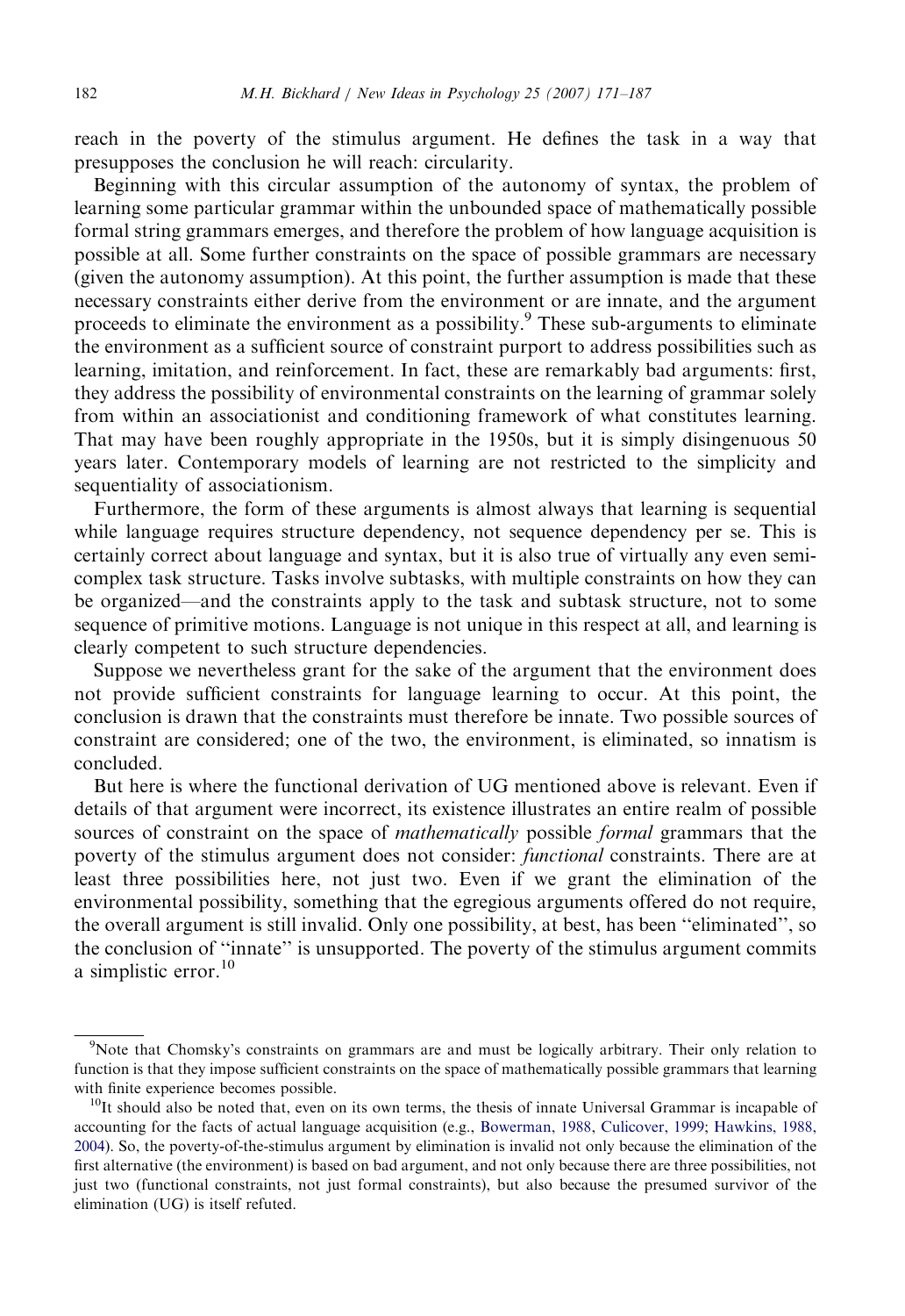There is an implicit assumption in the argument that the space of formal mathematical possible grammars is the relevant space for consideration of learning issues. As adumbrated above, if functional issues are at all relevant, then this assumption is simply false. The relevant space must be that of—almost certainly non-formal—*functionally* possible grammars. We know relatively little of the size or the structure of that space, in part because we know relatively little about what such functional constraints might be, in part because the formal encoding approach to language marginalizes such functional considerations into pragmatics. It is clear, however, that such functional constraints do exist, that they could potentially induce constraints equally as strong as UG, and that their mere possibility renders Chomsky's argument invalid. It is also relevant that such constraints would function via feedback of communicational errors, ambiguities, misunderstandings, and so on—a kind of ''environmental'' feedback that is not considered in the basic poverty of the stimulus argument: it is ruled as irrelevant to the formal task of ''learning'' a formal grammar.

A purely functional approach to language opens a new perspective on what language is, on what its dynamics are, on how and why it works, on what the constraints are, on how it develops, and on how it could have evolved. Language is not, in this view, an elaborate Morse code for mental contents, but much more akin to Wittgenstein's tool box—a tool box from which we select what works and what is easiest, within whatever level of knowledge and skill that we have.<sup>11</sup> And sometimes, when our tool box is limited, as for a toddler, we use whatever tools we can find: ''I chalked the wall'', or ''I buttoned the calculator.'' Most importantly, such usages succeed. Sometimes in creative writing we modify the tools on the fly or use them in novel ways. The historical evolution of language involves modifications of what tools are available, of what kinds of tools make up a good tool kit, and, more rarely, a re-organization of what kinds of tools are taken to be central and what kinds are taken to be auxiliary with respect to tasks involving interacting with social realities and the minds that constitute them.

## 5.2.2. Innatism and scaffolding

Language acquisition is strongly scaffolded. This is clear both from the pace at which acquisition occurs and from the relative ubiquity of acquisition—there is no bell curve of language acquisition. Evidence and arguments for such scaffolding are at times offered as evidence for Chomskyan style innatism (e.g., [Landau, 1999](#page-16-0)), so I would like to point out that these arguments too are invalid.

Given language acquisition scaffolding, the claim that such scaffolding supports innatism makes the assumption that the scaffolding of some development requires a condensed or compressed—a miniature—version of what is to be developed as the scaffolding support for that development. So, to scaffold the development of X, some miniature version of X is required. Elsewhere, I have dubbed this version of scaffolding ''homuncular scaffolding'' ([Bickhard, 1991, in preparation](#page-15-0)).

The problem, simply, is that this is a false assumption, and, therefore, the argument is invalid. Scaffolding does not require homuncular versions of what is being scaffolded. One example that demonstrates this is the embryonic development of pecking in chicks, studied by [Kuo \(1967\)](#page-16-0). As the chick heart begins beating inside the egg, it presses the developing

 $11$ It is, however, a tool kit for interacting with a special realm of the world—social realities and minds. Contrary to Wittgenstein, then, language does have an aim ([Bickhard, 1987\)](#page-15-0).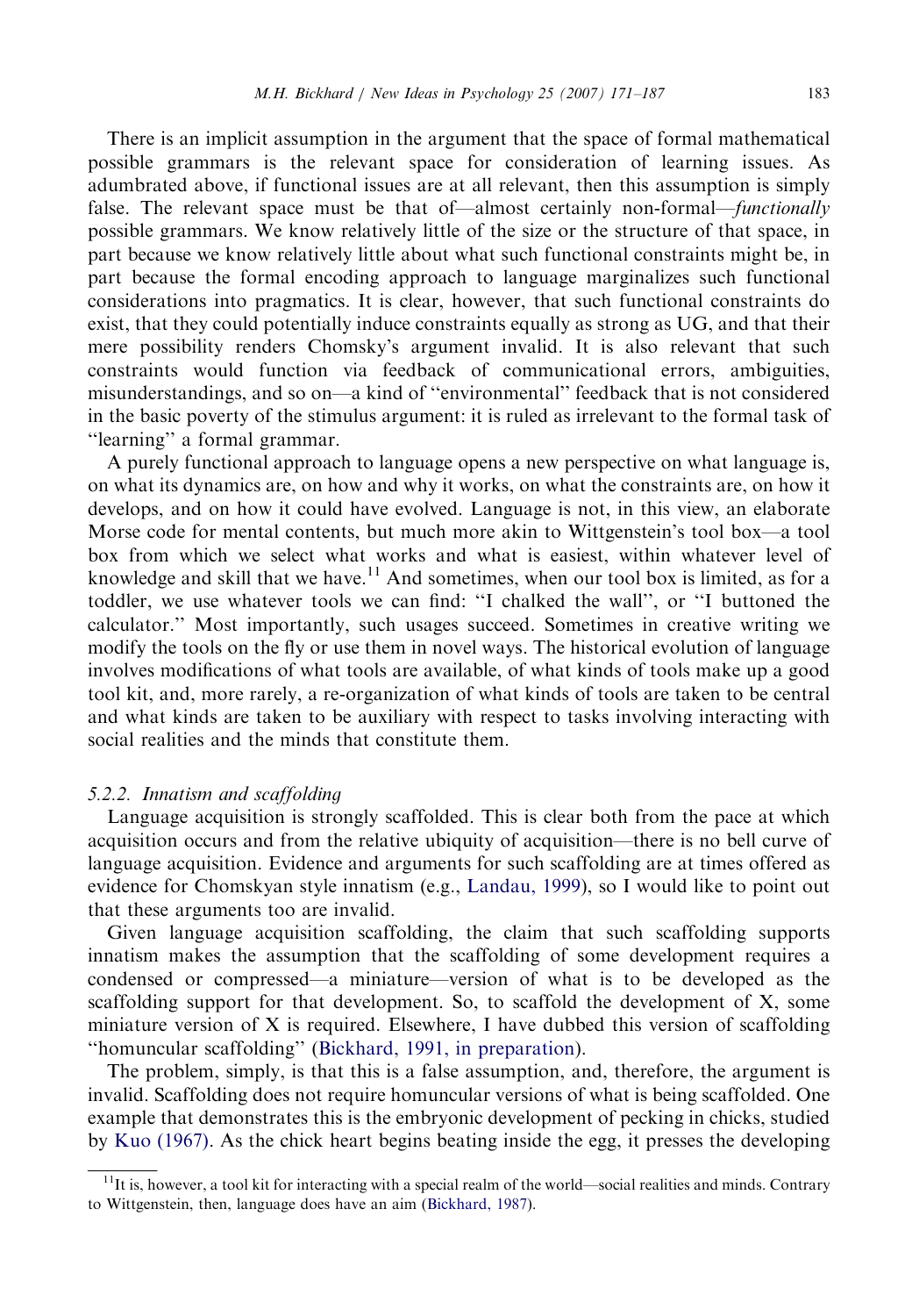head against the shell, which forces the head to bob in a roughly ''pecking'' kind of motion. When Kuo interrupted this relation between heart beat and the head bobbing against the egg shell, those chicks were never able to peck, were not able to remove themselves from the shell and could not peck and eat. It is clear that the head bobbing induced by the heart beat scaffolds the development of the ability to peck. Yet, there is no homuncular pecking knowledge in the genome. Instead, there is a developmental emergence out of multiple developmental constraints. Evolution creates and exploits such constraints rather than wasting resources creating and maintaining through evolution single dedicated homuncular supports.<sup>12,13</sup>

## 6. Consequences

Language is a dynamic, functional phenomenon—interactively dynamic and functional. Utterances interact with social realities and organizations of mental processes, and, therefore, must be appropriately sensitive to the properties of social realities and mental processes—any interaction must be appropriately sensitive to what it interacts with. As a functional phenomenon, language involves intrinsic functional constraints and related forms of functional failure. Being intrinsic, therefore, functional language constraints are universal.

There are a number of consequences of even this brief outline of issues, arguments, and approach to language. One strong consequence is that formalism in models of language is completely unnatural. Formalism imposes a distinction between form-bearing elements and the functional properties of those elements that can be partially approximated in formally designed artificial languages, but has little relevance to human language. The relations between the dynamics of language and the functions of language are not arbitrary as formalism presupposes, and neither dynamics nor function is composed out of elemental dynamic or functional units. Language approximates in its constructions various unit-like bases for exploiting the power of combinatoric spaces—though the approximations need only be sufficient to be able to serve the functional distinctions required. But language is not constructed out of elemental bricks, neither sound bricks nor meaning bricks ([Port, 2007](#page-16-0)).

Linguistic process is a constructive process. The interactive power of utterances is constructed out of sub-processes that compose in a manner reminiscent of the recursive construction of functions out of a base of generating functions. Differences from recursive function theory include that the linguistic constructive resources are themselves the results of language- and culture-specific decompositions; those resources are themselves contextdependent guides to and constraints on interpretation, not formal functions; and those resources manifest multiple kinds of functional dependencies and incompatibilities among themselves—akin to categorial grammars, but with intrinsic functional grounds—that generate grammar.

 $12$ It should also be mentioned that the evolution of any support for any ability X that is both necessary to X and exclusive to X, such as anything like a Language Acquisition Device purports to be, encounters very severe difficulties. If it is necessary to  $X$ , it has to precede  $X$ , while if it is exclusive to  $X$ , it should evolve after  $X$  in response to some contribution it makes to X. So, such a support for X would seem to have evolved both before X but only after X. There are complicated scenarios that can get around these difficulties, but they are indeed complex [\(Bickhard, 1979\)](#page-15-0).

 $13$ This is a point made by Bates, though I have not been able to find the exact reference.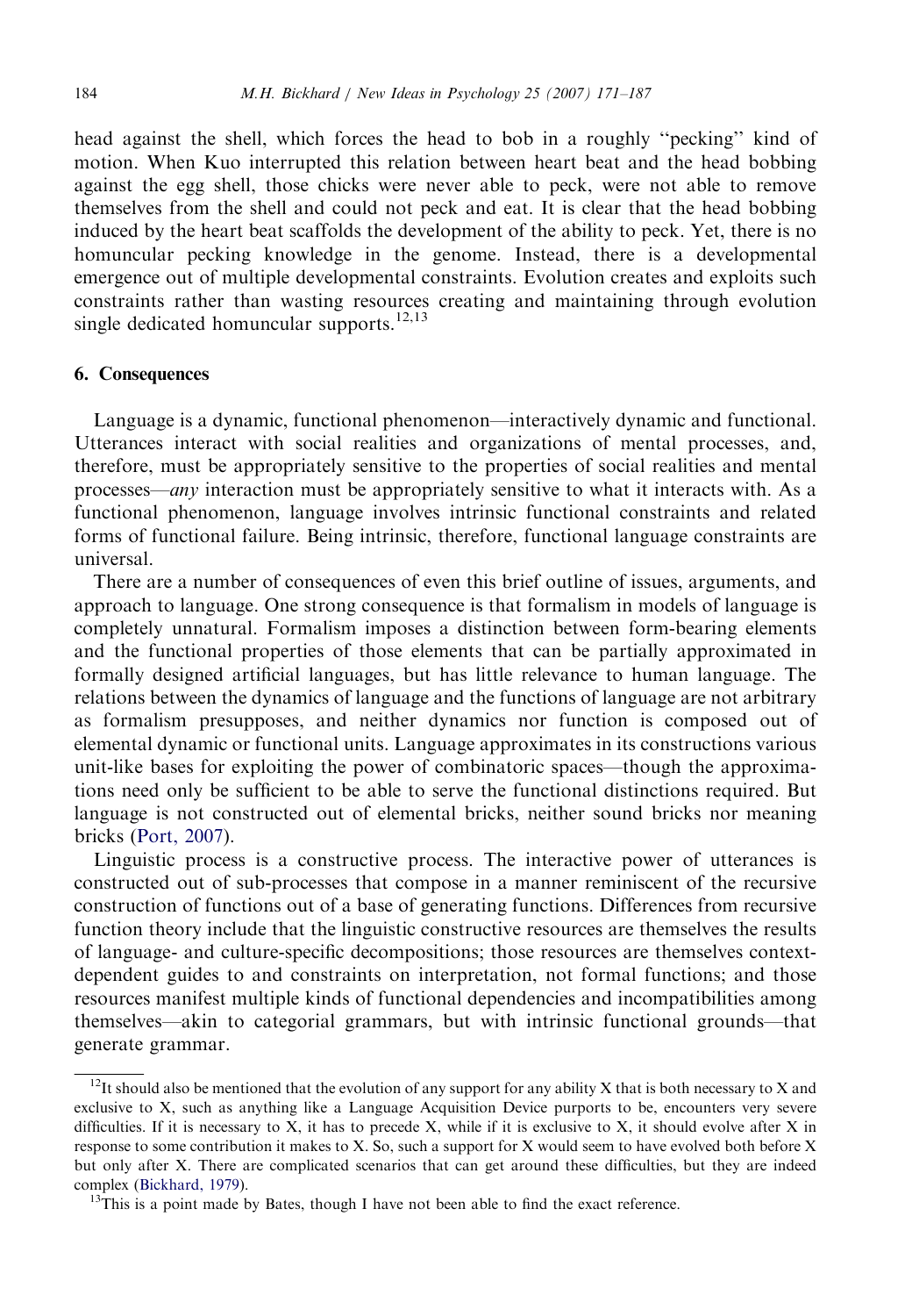In this view, then, syntax is not formal, and is not formally differentiated from function. Syntactic aspects of grammar, therefore:

- will include ''semantic'' considerations in their composition and decomposition possibilities [\(Goldberg, 1995;](#page-16-0) [Goldberg, Casenhiser, & White, this issue\)](#page-16-0),
- will be sensitive to processing costs, yielding a graded framework of grammatical constraints ([Hawkins, this issue\)](#page-16-0),
- and will be sensitive to learning constraints, including, in particular, frequency effects in language, and other psychological phenomena such as analogy ([Diessel, this issue\)](#page-15-0).

Finally, language is in interaction with social realities, and social realities are inherently emotive as well as cognitive. Language and language learning, therefore, centrally involve emotional issues [\(Greenspan & Shanker, this issue](#page-16-0)).<sup>14</sup>

# 7. Conclusions

Exploring the functional dynamic properties of language and language learning is strongly rewarding—language is a functional dynamic phenomenon, and investigation from within that perspective is, therefore, inherently maximally revealing and fruitful. More generally, *psychological* phenomena are *all* functional and dynamic phenomena, and will not be understood until that is taken into account.

There is an interesting history involved here. All sciences have gone through a historical period in which the basic phenomena have been understood in terms of some sort of substance. This could be in the form of some postulated divisible stuff, or indivisible atoms, or more complex structural units. Virtually all sciences have progressed beyond this phase and realized that the basic phenomena are phenomena of process: fire is no longer modeled as the release of the substance phlogiston, but as a process of combustion; heat is no longer conceptualized in terms of the substance caloric, but as a random kinetic energy; life is no longer rendered in terms of vital fluid, but as complex thermodynamic process; matter is no longer modeled in terms of indivisible atoms, but in terms of organizations of quantum field processes; and so on.

Studies of mental phenomena, however, are still caught in a substance framework. Perception is supposed to be grounded in the transduction of light in the retina into representational elements or vectors; cognition is supposed to be the manipulation or processing of symbolic units or vectors; and language is the encoding of cognitive contents into formally well-formed strings of sound and meaning units.<sup>15</sup>

Substance conceptions are just as inappropriate in the study of mental phenomena as they were in all other sciences but, nevertheless, have remained dominant much longer

<sup>&</sup>lt;sup>14</sup>As editor for this special issue, I have the advantage of an overview of the other papers in the issue, thus allowing this kind of meta-comment. These contributions have a strong central consistency concerning the dynamic, constructive, and functional characterization of language—a consilience (though not a complete convergence: there are differences and disagreements). Furthermore, it should be pointed out that this general consilience is wide spread, including not only the authors in this issue, but also other major contributions of Bates, Tomasello, MacWhinney, and many others [\(Bates et al., 1999;](#page-15-0) [Bybee, 2006;](#page-15-0) [MacWhinney, 1999;](#page-16-0) [Tomasello, 1998,](#page-16-0) [2003a, b](#page-16-0); [Tomasello & Bates, 2001\)](#page-16-0).<br><sup>15</sup>This core presumed cognitive sequence of perception, cognition, and language is far from the only realm in

which substance thinking visits itself on the studies of mental phenomena, but it is a central realm [\(Bickhard,](#page-15-0) [2000, 2003b](#page-15-0)).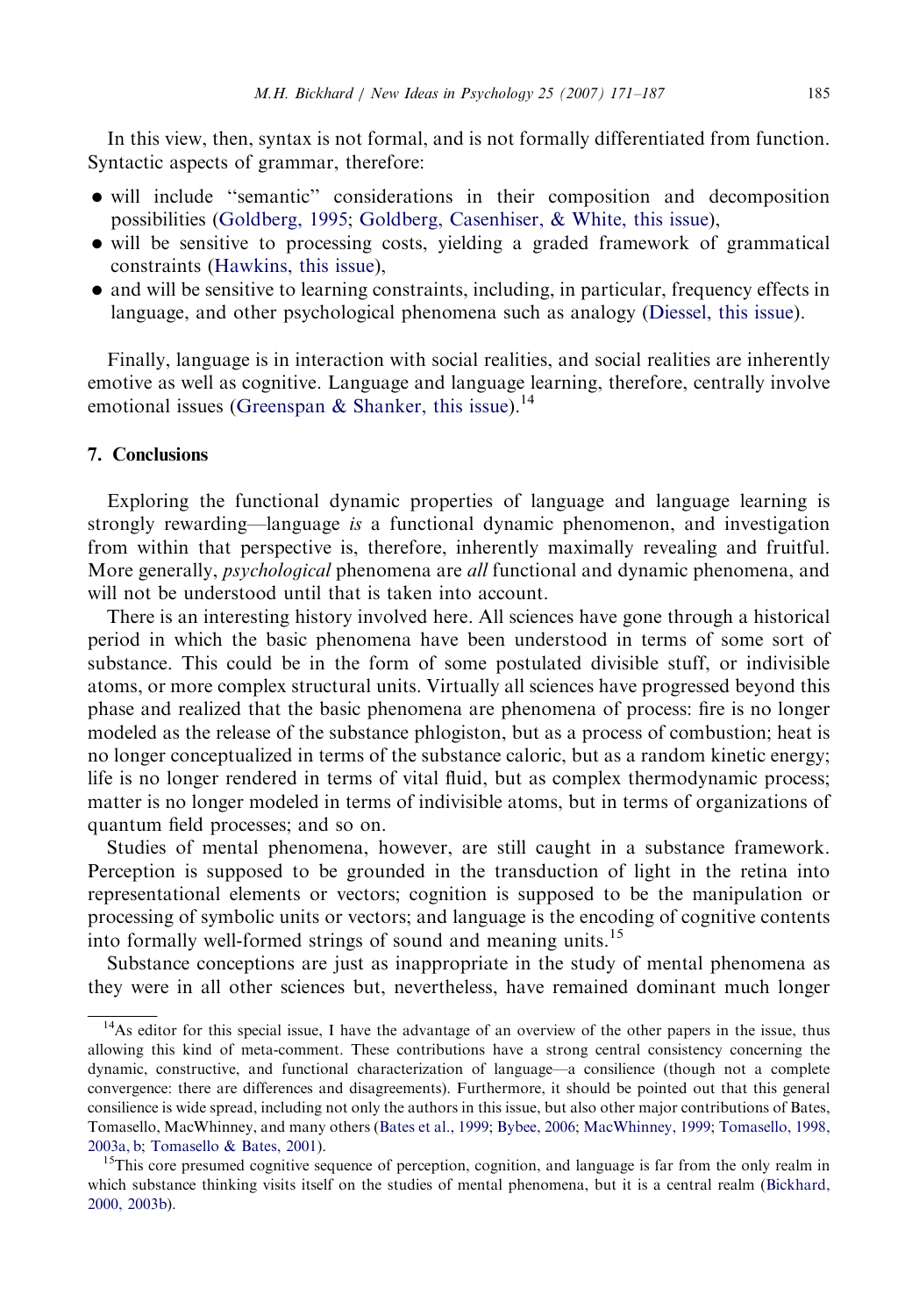<span id="page-15-0"></span>than in other sciences. The historical shift to process, however, is now underway, even with regard to language, a redoubt of formal atomistic thinking. It is about time (Bickhard & Richie, 1983; [Port & van Gelder, 1995\)](#page-16-0).

## References

Almog, J., Perry, J., & Wettstein, H. (1989). Themes from Kaplan. Oxford.

- Bates, E., Elman, J. L., Johnson, M. H., Karmiloff-Smith, A., Parisi, D., & Plunkett, K. (1999). Innateness and emergentism. In W. Bechtel, & G. Graham (Eds.), Companion to cognitive science (pp. 590–601). Oxford: Blackwell.
- Bickhard, M. H. (1979). On necessary and specific capabilities in evolution and development. *Human* Development, 22, 217–224.

Bickhard, M. H. (1980). Cognition, convention, and communication. New York: Praeger Publishers.

- Bickhard, M. H. (1987). The social nature of the functional nature of language. In M. Hickmann (Ed.), Social and functional approaches to language and thought (pp. 39–65). Academic.
- Bickhard, M. H. (1991). Homuncular innatism is incoherent: A reply to Jackendoff. *Genetic Epistemologist*, 19(3), 5.
- Bickhard, M. H. (1992). Scaffolding and self scaffolding: Central aspects of development. In L. T. Winegar, & J. Valsiner (Eds.), Children's development within social contexts: Research and methodology (pp. 33–52). Mahwah, NJ: Erlbaum.
- Bickhard, M. H. (1995). Intrinsic constraints on language: Grammar and hermeneutics. Journal of Pragmatics, 23, 541–554.
- Bickhard, M. H. (1999). Interaction and representation. Theory & Psychology, 9(4), 435–458.
- Bickhard, M. H. (2000). Motivation and emotion: An interactive process model. In R. D. Ellis, & N. Newton (Eds.), The Caldron of consciousness (pp. 161–178). J. Benjamins.
- Bickhard, M. H. (2003a). The biological emergence of representation. In T. Brown, & L. Smith (Eds.), *Emergence* and reduction: Proceedings of the 29th annual symposium of the Jean Piaget Society (pp. 105–131). Mahwah, NJ: Erlbaum.
- Bickhard, M. H. (2003b). Process and emergence: Normative function and representation. In J. Seibt (Ed.), Process theories: Crossdisciplinary studies in dynamic categories (pp. 121–155). Dordrecht: Kluwer Academic.
- Bickhard, M. H. (2003c). Some notes on internal and external relations and representation. Consciousness  $\&$ Emotion, 4(1), 101–110.
- Bickhard, M. H. (2004). The social ontology of persons. In J. I. M. Carpendale, & U. Müller (Eds.), Social interaction and the development of knowledge (pp. 111–132). Mahwah, NJ: Erlbaum.
- Bickhard, M. H. (in preparation). The whole person: Toward a naturalism of persons—Contributions to an ontological psychology.
- Bickhard, M. H., & Campbell, R. L. (1992). Some foundational questions concerning language studies: With a focus on categorial grammars and model theoretic possible worlds semantics. Journal of Pragmatics, 17(5/6), 401–433.
- Bickhard, M. H., & Richie, D. M. (1983). On the nature of representation: A case study of James Gibson's theory of perception. New York: Praeger Publishers.
- Bickhard, M. H., & Terveen, L. (1995). Foundational issues in artificial intelligence and cognitive science: Impasse and solution. Elsevier Scientific.
- Bowerman, M. (1988). The "No Negative Evidence" problem. In J. A. Hawkins (Ed.), Explaining language universals (pp. 73–101). Oxford: Blackwell.
- Bybee, J. (2006). From usage to grammar: The mind's response to repetition. Language, 82(4), 711–733.
- Campbell, R. (1992). Truth and historicity. Oxford: Oxford University Press.
- Culicover, P. W. (1999). Syntactic nuts: Hard cases, syntactic theory, and language acquisition. Oxford: Oxford University Press.
- Cummins, R. (1996). Representations, targets, and attitudes. Cambridge, MA: MIT Press.
- Diessel, H. (this issue). Frequency effects in language acquisition, language use, and diachronic change. New Ideas in Psychology, [doi:10.1016/j.newideapsych.2007.02.002.](dx.doi.org/10.1016/j.newideapsych.2007.02.002)
- Dretske, F. I. (1988). Explaining behavior. Cambridge, MA: MIT Press.
- Fauconnier, G. (1985). Mental spaces. Cambridge, MA: MIT Press.
- Fodor, J. A. (1990). A theory of content. Cambridge, MA: MIT Press.
- Fodor, J. A. (1991). Replies. In B. Loewer, & G. Rey (Eds.), Meaning in mind: Fodor and his critics (pp. 255–319). Oxford: Blackwell.